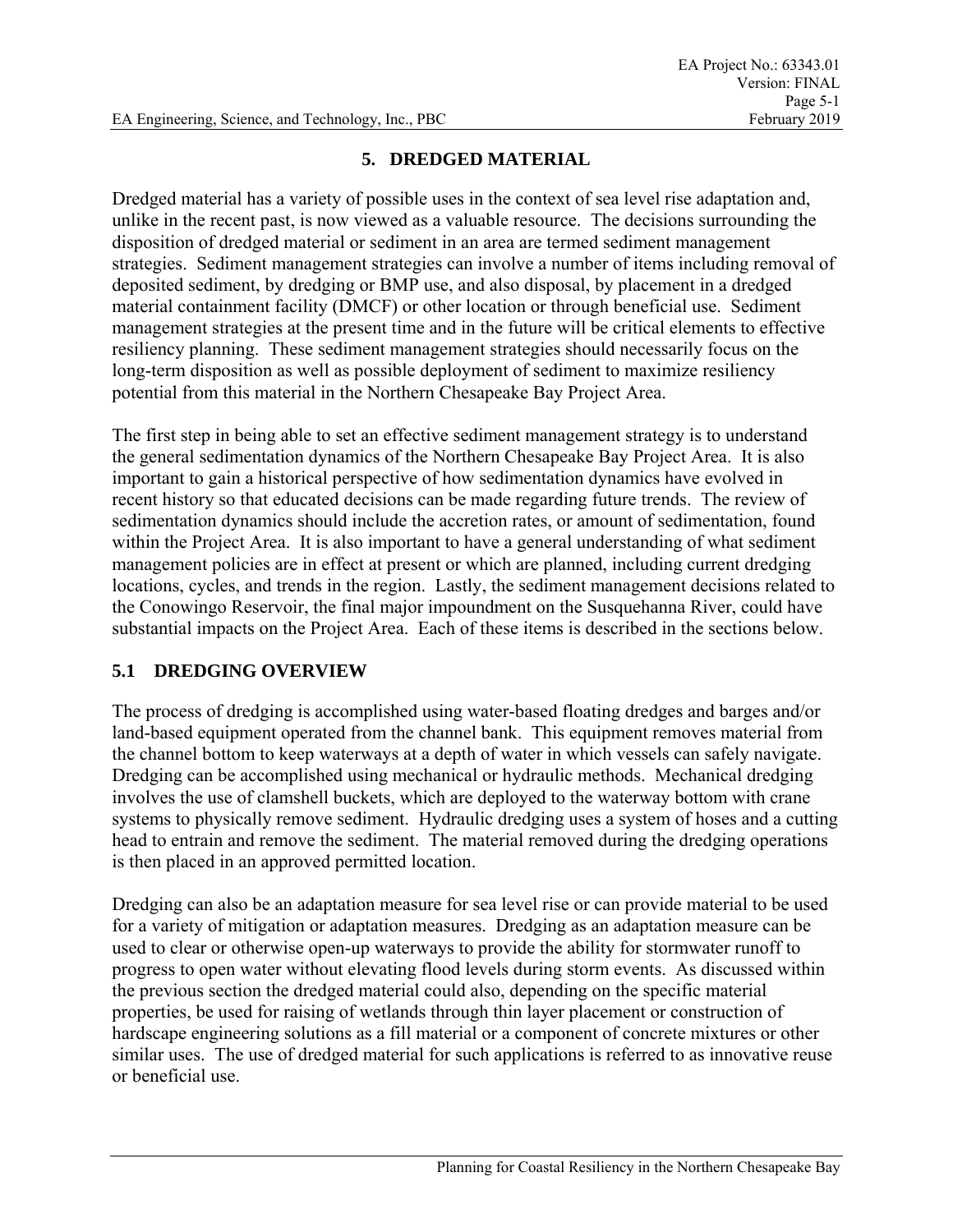EA Engineering, Science, and Technology, Inc., PBC February 2019

In Maryland, MDE has provided guidance on the innovative reuse or beneficial use of dredged material. This document, *Innovative Reuse and Beneficial Use of Dredged Material Guidance Document*, was complete in 2017 in recognition of the fact that most dredged material from Chesapeake Bay, including the navigation channels in the Project Area, are comprised of clean sediments that can be used on the land as soil amendments or engineered fill or in the water to create aquatic habitat and help improve water quality. It is the intent of the document to encourage further innovation in the use of dredged material in environmentally beneficial ways or as useful products such as fill for raising of infrastructure in response to sea level rise (MDE Website). The State of Maryland has set a goal to utilize annually 500,000 cubic yards of dredged sediment through this program. This guidance stands to be an important component for sediment management in the Project Area if and when resiliency measures begin to be deployed that incorporate the use of dredged sediment.

## **5.2 SEDIMENTATION IN THE NORTHERN CHESAPEAKE BAY**

Dredging in the Project Area is ongoing due to the amount of sedimentation, or accretion, which occurs in the northern portion of the Chesapeake Bay. The majority of the sediments are transported to the Chesapeake Bay by the Susquehanna River. The Susquehanna River provides approximately half of the total incoming flow to Chesapeake Bay. Much of this flow carries suspended sediments that, for the last 90 years, since completion of the Conowingo Dam, have to a large extent been prevented from entering the Bay by the dam as well as two immediate upstream dams—Holtwood Dam and Safe Harbor Dam, which form the impoundments Lake Aldred and Lake Clarke, respectively. Over this time period, the dams have acted as de-facto stormwater BMPs removing portions of the total sediments and nutrients in the Susquehanna River before they could enter the Bay. Over the years, the impoundments behind the dams have slowly filled with sediment. Presently, and since about 2011, the reservoirs have reached an endstate with the sediment behind the dams known as dynamic equilibrium (USACE et al. 2015). The condition of dynamic equilibrium indicates that the amount of sediment presently conveyed by the Susquehanna River is over time in total entering Chesapeake Bay. Although sediment transport during typical conditions will still lead to settlement behind the dam, during storm events with larger flow velocities, sediment in the impoundment area is scoured and mobilized to flow through the dam spillway or penstocks to the Bay. Dynamic equilibrium indicates that there is no absolute capacity at which the reservoir is full and will no longer trap sediment, a cycle of periodic settlement followed by scour events can be expected to occur indefinitely (USACE et al. 2015).

Currently, the Bay receives approximately 1.2 million tons (Chesapeake Bay Program 2019) of sediment from the Susquehanna River annually. Although this is an annual average, during single large storm events, that total can be greatly surpassed. As an example, during Hurricane Agnes in 1972, the largest sediment loading event ever observed in the Project Area, it was estimated that 30 million tons of sediment were discharged to the Bay (USGS 2003). Of the annual total from the Susquehanna River, it is estimated that 70% of the sediment is included in the Project Area as it settles out of the water column before it could be transported further south in the Bay. The heavier (sand-sized material) fraction of the suspended sediment from the Susquehanna River is generally found in the Susquehanna Flats as this larger-grained material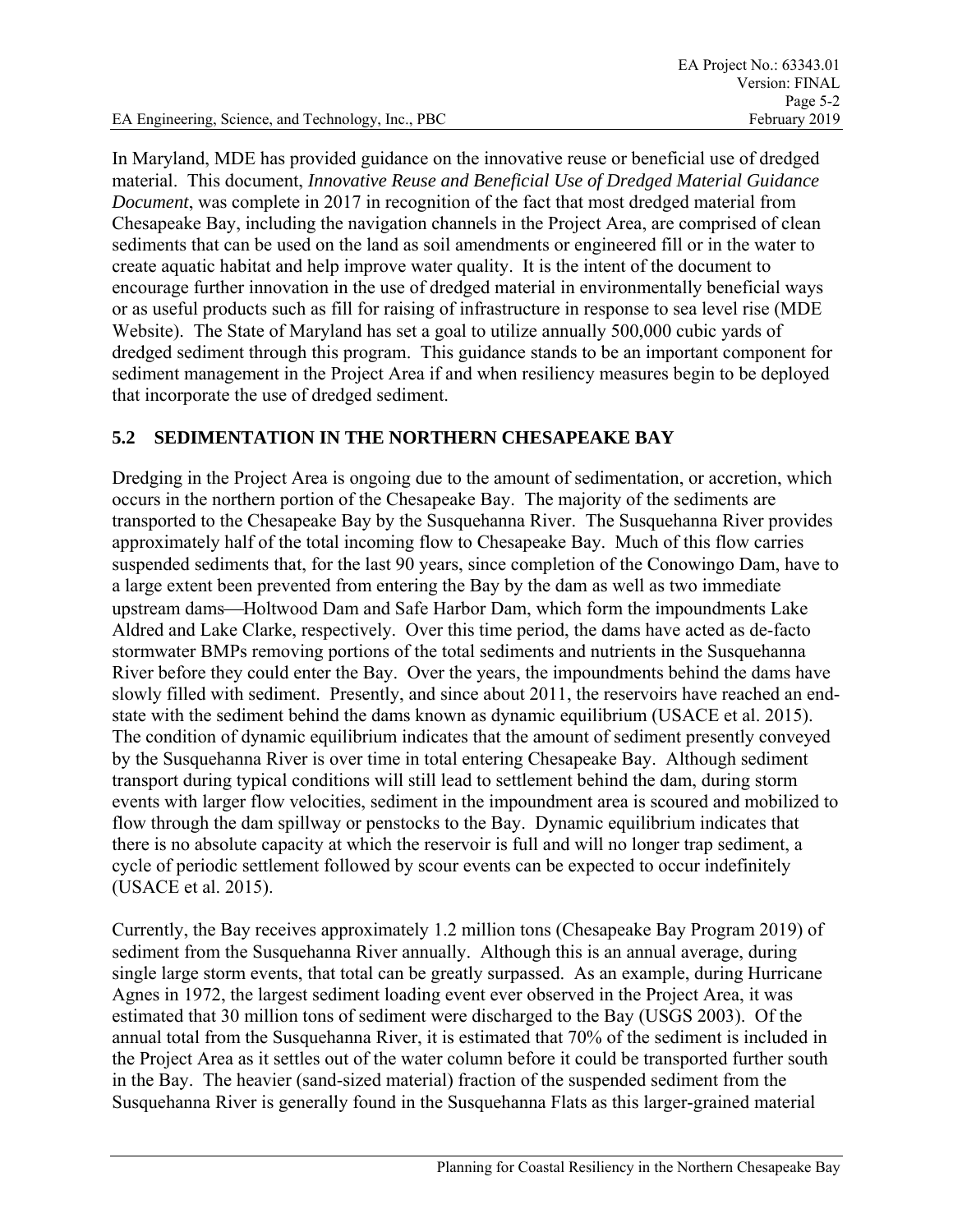settles out prior to the estuarine turbidity maximum. This turbidity maximum for the Northern Bay is usually located between Tolchester and Turkey Point and is the location where the Bay waters are most turbid, or clouded by suspended particles, due to the flow, tidal conditions and associated sediments from the Susquehanna River (USACE et al. 2015).

Historically, the Chesapeake Bay received significant amounts of sedimentation starting in the colonization period and peaking in the late 1800s and early 1900s due to increased land clearing for agriculture and development (USACE et al. 2015). Of note, Joppatowne, located in the Project Area, was used in colonial times was a deep-water port receiving shipping similar to Baltimore until significant sedimentation made such use impossible. In the Northern Bay and onto the Susquehanna Flats, large quantities of sediment have been deposited from the Susquehanna River basin. The average water depth in a 32-square-mile area of the Northern Bay was reduced by 2.5 ft from the 1840s to 1930s. Even more significantly, sediment accumulation measured through core sampling indicates that about 7 ft of sediment was deposited on the Susquehanna Flats area from the 1890s to 1990s (USGS 2003). In the context of sediment management, this deposited material provides a potential opportunity for future use in scenarios where existing sediment sources may be a limiting factor for execution of resiliency projects.

The Susquehanna Flats portion of the Project Area is a subaqueous delta of the Susquehanna River, which encompasses over 10,000 acres. This formation is shallow, with depth as low as  $\frac{1}{2}$  to 1 ft at mean lower low water (MLLW) due to sediment buildup from the Susquehanna River over long periods of time. Another dynamic of the Susquehanna Flats area is the increase in SAV (submerged aquatic vegetation) in recent years. SAV beds are important to ecological systems, providing shelter for marine organisms and other benefits, and are an indicator of a healthy ecosystem. The SAV beds in the area along with the shallow water depth also help reduce the velocity and flow capacity of suspended sediments during discharge events. Because of this, deposition of material from the Susquehanna River during storm events is conveyed in large part to the dredged channel which traverses from Havre de Grace to the south. Also, as sea levels rise, natural reworking of sediments in the Susquehanna Flats by waves and currents are expected to continue to maintain shallow water habitat where the SAV thrives. Conowingo sediment management strategies that release substantial quantities of sediment may be detrimental to SAV beds in the Susquehanna Flats area in the short term, but could be beneficial over time by maintaining shallow water in this area as sea levels rise. Essentially, this process is a naturally occurring process that is similar to the resiliency method of thin layer placement. For sediment management purposes it is important to note that the timing of sediment releases with respect to growing season from April to October will also impact the overall health of the SAV beds in the Susquehanna Flats (USACE et al. 2015).

Besides the Susquehanna River, to a lesser extent flow from other rivers and stormwater conveyance to the northern portion of the Bay also provides sediment which accretes in the Project Area. Additionally, shoreline erosion contributes to the accretion as well. Shoreline erosion is an ongoing process in Chesapeake Bay, being caused by wave action during storms and high-tide events. Over time, wave action has caused the erosion of significant portions of land within the Project Area. For example, sections of the shoreline have receded more than 700 ft along the APG shore near Taylor Point since the 1840s (EA Engineering, Science, and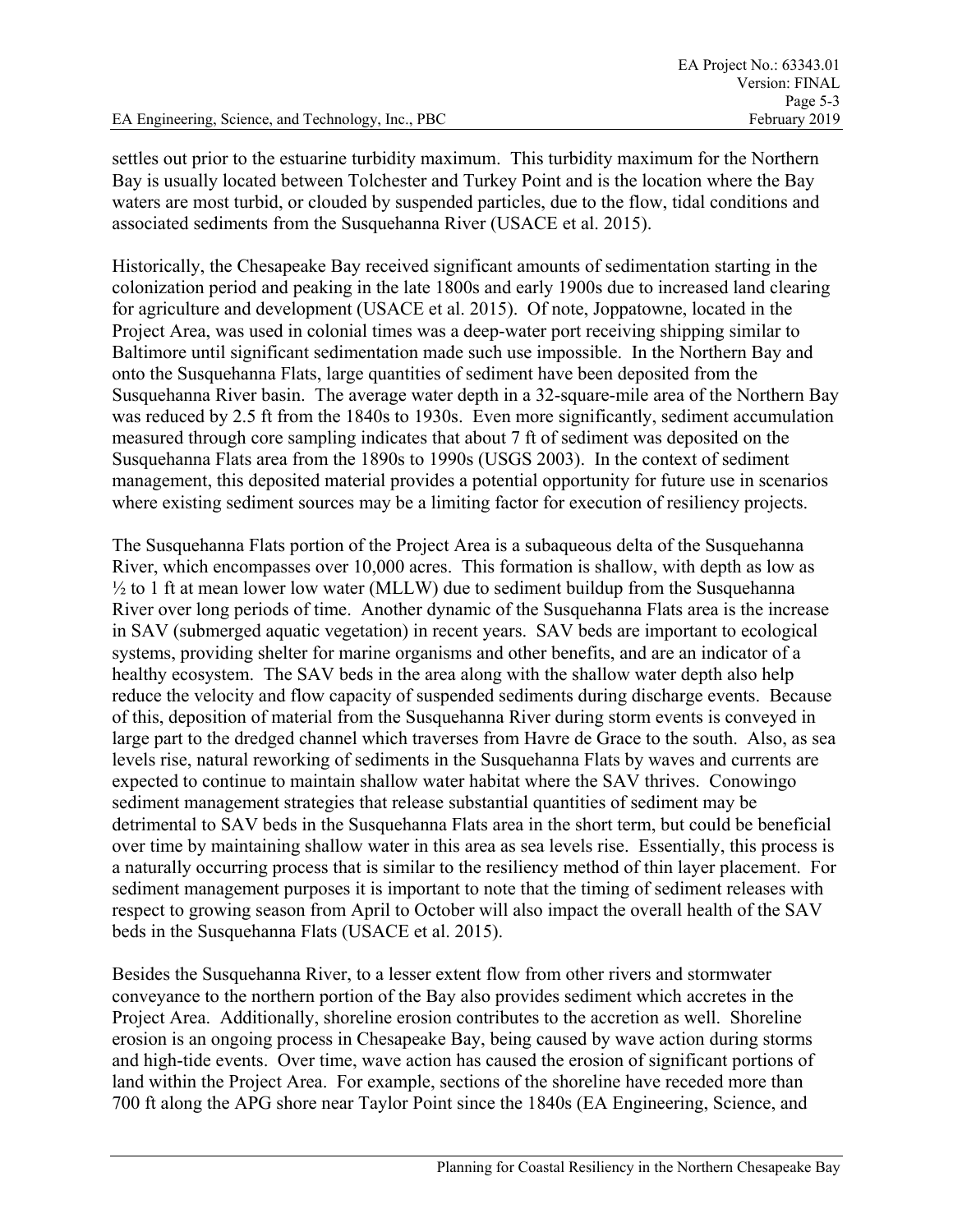Technology, Inc. 2007). Sandy sediments derived from shoreline erosion are generally found near shore in depths less than 10 ft within the Project Area. In the Northern Bay approximately 15% of total fine-grained sediment load, smaller than sand-sized material, is derived from shoreline erosion (USGS 2003).

Throughout most of Chesapeake Bay the rate of sediment accretion is less than about 1.5 millimeters per year (mm/year). The deeper channel areas have higher rates of accumulation which are about 5 mm/year in the middle and lower portions of the Bay. In the Northern Bay Project Area, the rates are much higher, which reflects the large sediment loads from the Susquehanna River and the location of the turbidity maximum. Fine-grained sediments generally accumulate away from shorelines at an average accretion rate of 6 to 8 mm/year with the rate in the deeper maintained shipping channels significantly higher at up to 170 mm/year (USGS 2003). The actual sediment accretion rate at a specific location in the Project Area will vary due to the factors described above including the annual amount of precipitation and storm events.

# **5.3 DREDGING CYCLES**

Dredging cycles, the frequency of which a waterway needs to be dredged, is a reflection on the amount of sedimentation, or accretion of sediment, occurring in an area as well as the use of the waterway. Every year, the Maryland Department of Transportation (MDOT) Maryland Port Administration (MPA) and USACE dredge approximately 4.5 million cubic yards of sediment from the Chesapeake Bay (MDOT 2017a). Of that total, 1.2 million cubic yards come from the channels adjacent to or in the vicinity of the Project Area. The federally maintained channels in the Northern Bay provide deep water access for vessels entering and leaving the Chesapeake Bay through the Chesapeake and Delaware Canal and also provide access to Havre de Grace for smaller draft vessels including barge traffic. Dredging in the Susquehanna Flats area is ongoing by USACE to provide access to Havre de Grace and points on the lower Susquehanna River to the navigational channels in the Bay located south. The Havre de Grace channel through the Susquehanna Flats is maintained at a depth of 15 ft at MLLW and width of 200 ft. Additional dredging is provided to maintain access to the Havre de Grace marina as well (USACE et al. 2015).

In the last decade, accretion rates have increased at Havre de Grace, which typically required dredging once every 5 years to maintain the channel. It is now planned to start dredging every 4 years (Anderson 2018). The dredging in 2012 to maintain the navigational channel at Havre de Grace included the removal of 200,000 cubic yards of sand that was placed to expand Battery Island located in the southern portion of the Susquehanna Flats (USACE et al. 2015). The project at Battery Island provides an important example of the beneficial use of dredged material. This type of project, as noted previously, could be executed in other locations within the Project Area to accomplish several objectives. These objectives include stabilization of lands from coastal erosion, restoration of historical shoreline, and/or providing elevation increase for sea level rise resiliency. In the case of Battery Island, the objective was also to find a location for the beneficial use of dredged material, instead of depositing the material in an upland DMCF.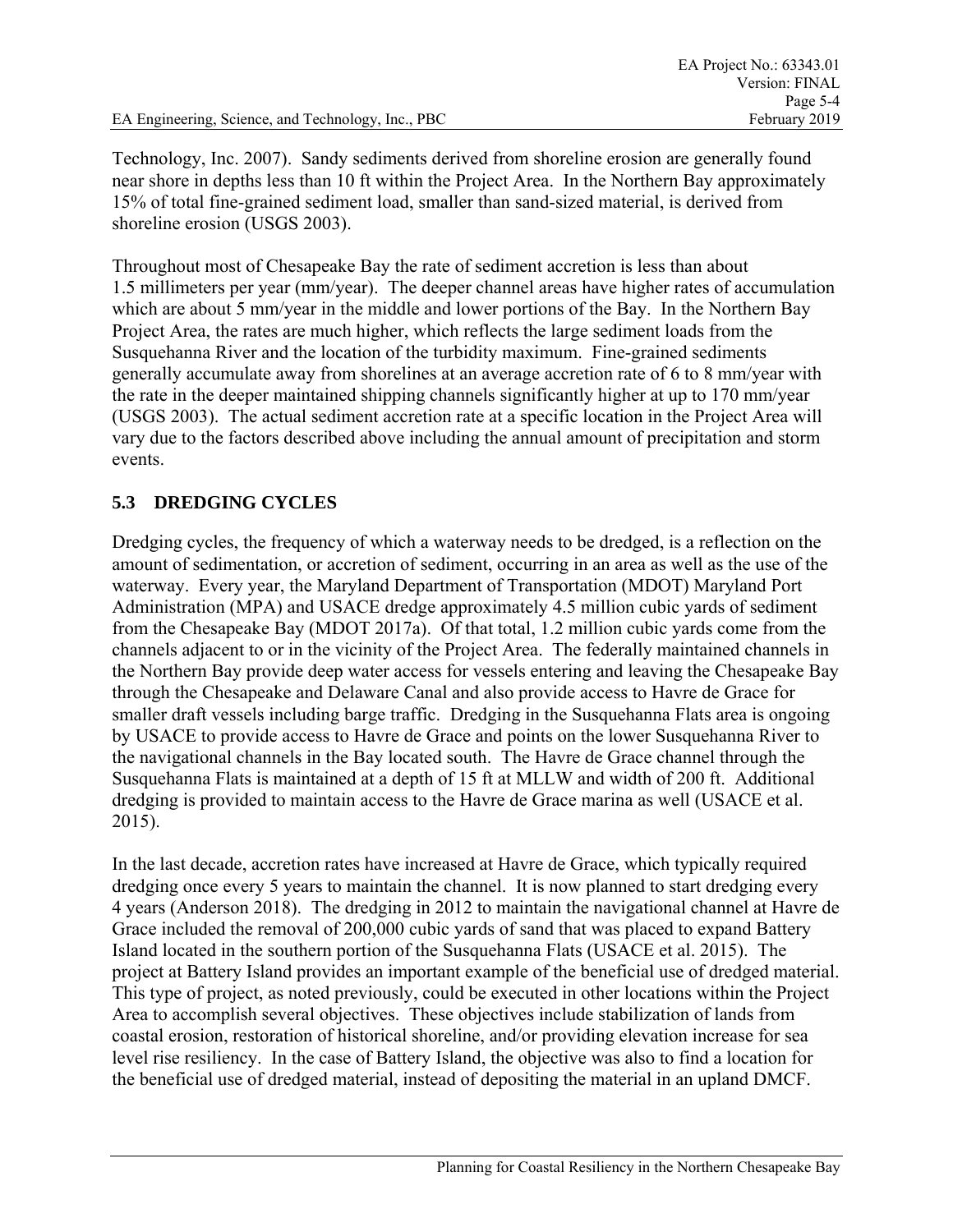Currently, all material from the USACE Federal Navigation channels in the Project Area, defined as the channels north of Pooles Island, (**Figure 6-1**) are deposited in the DMCF at Pearce Creek in Cecil County, Maryland USACE 2015b. This facility, after undergoing a recent modification, is projected to be able to accept the full 1.2 million cubic yards of sediment from the Project Area navigation channels up to the year 2037. The State of Maryland Dredged Material Management Program, which includes both USACE and MDOT MPA, reviews current capacity needs annually and will plan to establish the future sediment management containment locations once capacity is reached at the Pearce Creek facility (MDOT MPA 2017a). The costs and time associated with siting, design and construction of new dredged containment facilities is significant. Therefore, if innovative reuse or beneficial use of dredged material could be established in the Project Area for resiliency or other uses it would extend the useful life of Pearce Creek DMCF by removing some of the material currently slated for deposit at the facility. This, in turn would, also be a cost and time saving prospect for the DMMP (MDOT MPA 2017b). The confluence of objectives for dredged material may provide the prospect for collaborative approaches to future resiliency projects within the northern Chesapeake Bay. As noted above, one such example project recently completed was the work at Battery Island within the Susquehanna Flats. This project, then, could be looked at as a model for future resiliencybased projects.

Besides the USACE channel dredging projects, smaller non-federal maintenance dredging projects occur regularly within the Project Area with the primary purpose of maintaining recreational boating access as well. For example, during 2018, Harford County received Maryland State grants totaling \$492,000 for completion of several dredging projects, including dredging of the existing channel in the Gunpowder River, dredging of the channel upstream of the Taylor Creek public boat launch at Mariner Point Park, and dredging to restore boating access at Foster Beach in Joppatowne. At APG, sediment deposition has been occurring along Spesutie Island, which has impacted the use of the boat ramp which currently cannot be used during low tides; therefore, dredging will be needed to restore boating access at that facility in the near future (Anderson 2018; Deel 2018).

For the smaller dredging projects in the Project Area, there are a variety of placement sites that accept dredged material including landfills; however, none of these sites provide a large-capacity option for the placement of dredged material.

# **5.4 DREDGED MATERIAL USE DISCUSSION**

Since the sediment loading and accretion rates from the Susquehanna River are expected to remain stable over time, planning for dredging in the Project Area is projected to continue at the rate of 1.2 million cubic yards per year for the USACE Navigational Channels. Smaller maintenance projects can also be expected to occur at regular intervals as well. Sediment management decisions related to the Conowingo Reservoir are not included.

With the possibility of utilizing the annual dredged material from within the Project Area (or material outside of the area, if needed) and the possibility of utilizing deposited material within the Susquehanna Flats, there are many planning challenges that would need to be addressed.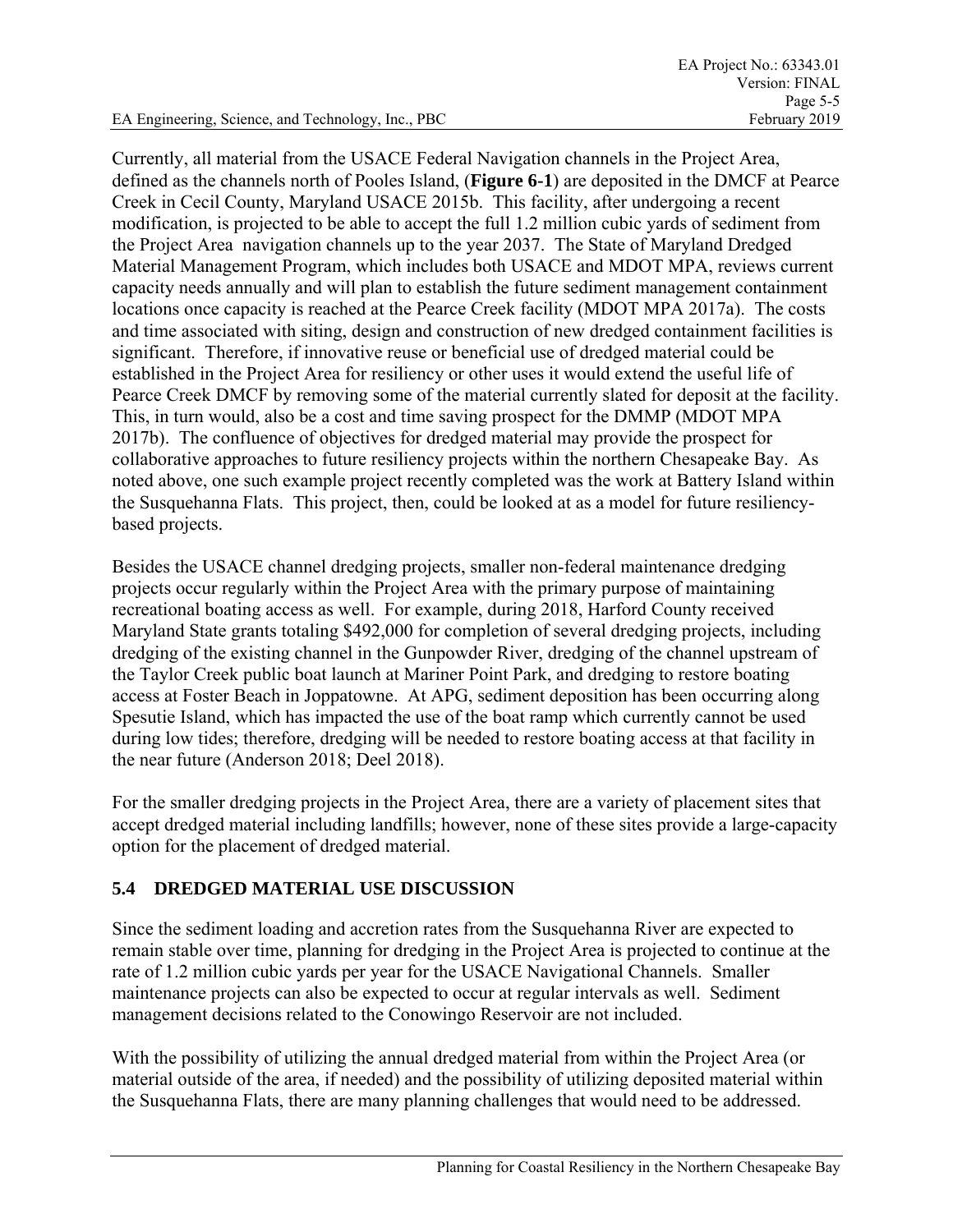Even with the MDE Innovative Re-use and Beneficial Use document, the discussions for resiliency projects to utilize dredged material would have to be formally vetted through regulatory channels before steps could be taken to utilize this material. Specific material properties, material volumes, and dredging schedules would need to be matched to resiliency measures for a certain area. Inorganic and organic chemicals and nutrient constituents in the material must also be considered.

Despite the challenges involved at the present time, dredged material does provide a viable resource both now and in the future for climate resiliency projects. The possible uses and material volume requirements should be considered when establishing or planning for future sediment management within both the Project Area and the Chesapeake region.

## **5.5 IMPACTS OF CONOWINGO SEDIMENT MANAGEMENT**

Management of the sediments within the Conowingo Reservoir could have significant impacts to sedimentation and water quality within the Project Area. In discussing sediment management, it is also important to realize the sediment load itself is not the major threat to Bay water quality. Once sediment is deposited on the bottom, the effect on water quality essentially ceases unless it is resuspended. The nutrients associated with the sediments are more damaging to the Chesapeake Bay ecosystem. After deposition, biogeochemical processes transform particulate organic nutrients and inorganic nutrients adsorbed to sediment into dissolved forms, which diffuse into the water column and become bioavailable. These dissolved nutrients stimulate algal growth; the algal organic matter then decays and consumes oxygen in the eutrophication cycle. This leads to the 'dead zones' that occur in the summer months in the deeper waters of the Chesapeake Bay (USACE et al. 2015).

Sediment and nutrient impacts to the Bay are presently regulated by EPA through total maximum daily load (TMDL), and the expected impacts of sediment from the Susquehanna River to the Chesapeake Bay have been extensively studied. These studies have included review of several sediment management strategies to address and restore or partially restore impoundment sediment capacity in Conowingo Reservoir. These strategies stand to have a significant impact on the sedimentation in the Project Area if implemented. In general, the proposed sediment management strategies fall into three categories:

- Reducing sediment yield from upstream watershed
- Minimizing sediment deposition
- Increasing or recovering volume of the reservoir.

A detailed comparison of these possible strategies was completed as part of the Lower Susquehanna River Watershed Assessment (USACE et al.) in 2015. These are summarized in the following paragraphs.

Dredging to restore capacity in the impoundment was reviewed as part of the Lower Susquehanna River Watershed Assessment (LSRWA) study. Dredging was contemplated on different scales referred to as strategic or extreme dredging. Strategic dredging was defined as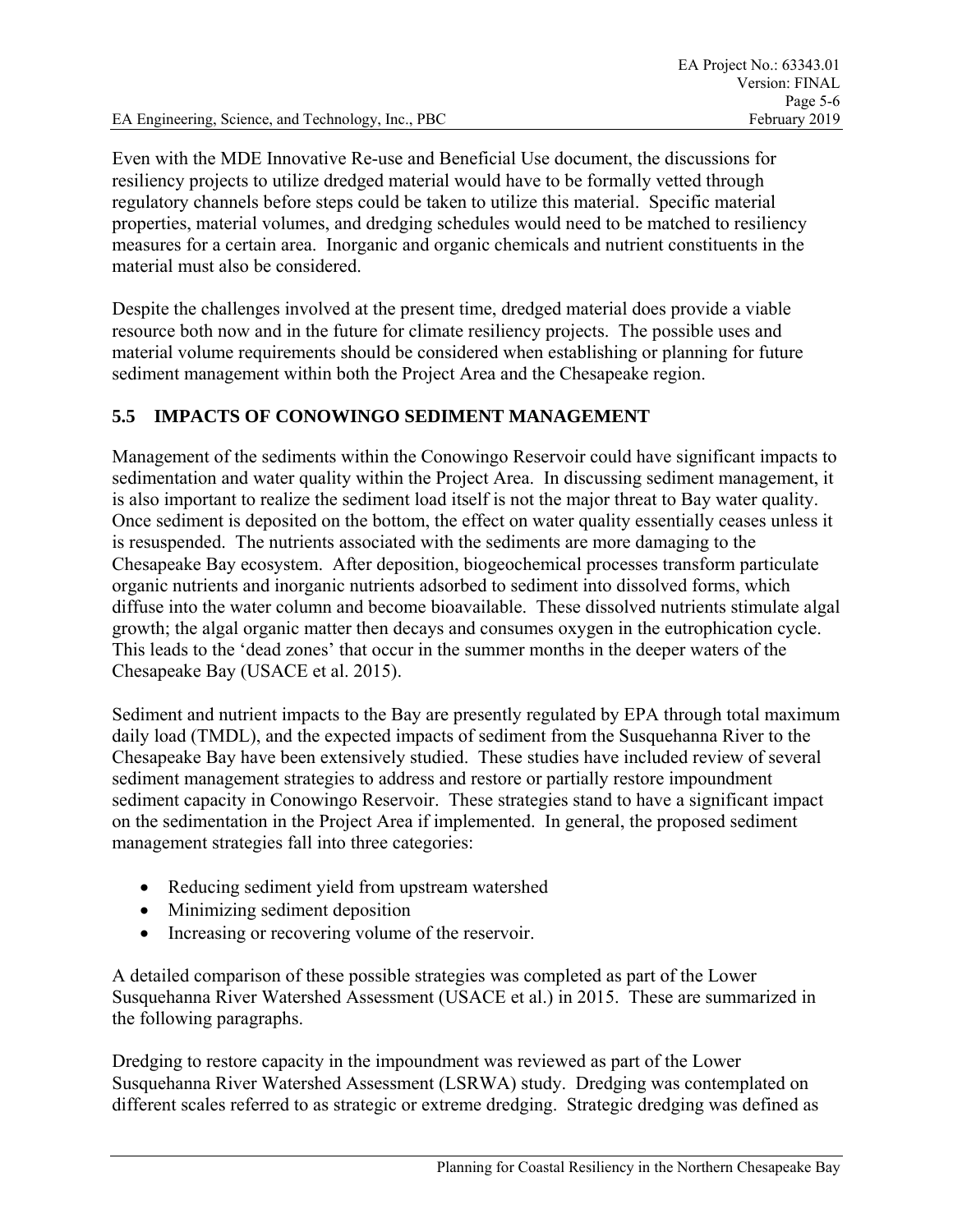dredging targeted at removing material in areas of the Conowingo Reservoir where higher scour is expected in the impoundment during storm events. During the LSRWA, a volume of strategic dredging of 3 million cubic yards was identified and modeled to ascertain the effects on the reservoir and Chesapeake Bay. This volume was found to have little effect on the ability of Conowingo Reservoir to retain sediment. The overall cost of this strategic dredging option was estimated to range from approximately \$48 to \$267 million. In addition, strategic dredging would have minimal impact on the total sediment load delivered to the Bay when large flood events occur.

Extreme dredging in the LSRWA report was the term used to define a large-scale dredging project to restore the Conowingo Reservoir to the same bathymetry as existed in 1996. This would require the one-time dredging of approximately 31 million cubic yards of sediment. This scenario was modeled to compare 1996 bathymetric data (as the reservoir would exhibit postextreme dredging) to 2011 data within the Conowingo Reservoir by running of flow conditions for a 4-year period from 2008 to 2011. The comparison indicated over this time frame a 10% increase in total sediment load to the Bay, a 67% increase in bed scour, and a 33% increase in reservoir sedimentation (USACE et al. 2015). The net reduction in sediment discharge in this scenario, however, represents a small fraction of the sediment load resulting from a large storm event. Cost of this scenario was estimated to range from approximately \$496 million to \$2.8 billion. This extreme dredging would need to be completed approximately every 15 years to keep pace with sedimentation. This scenario would require a location for placement of the dredged material and would remove that portion of sediment from deposition to Chesapeake Bay.

Bypassing of sediment through the Conowingo Dam through agitation dredging or piping was the third alternative reviewed. This management method would not remove sediment from deposition to Chesapeake Bay but would recover volume in the reservoir. The strategy for bypassing sediment would focus on allowing bypass to occur during times when it is ecologically less harmful than to have the material scoured by a storm event at an unplanned time. In some bypass scenarios, piping would be constructed to allow for transport of sediment from behind the dam to below the dam. In other scenarios, agitation dredging would be used to mechanically or hydraulically re-suspend bed sediments which are then entrained in the water column and transported out of the impoundment with the currents. For the agitation dredging removal strategy to be successful, adequate flow velocities in the reservoir are required to transport the re-suspended sediments. The bypass scenario was reviewed for a defined amount of sediment per time period to determine the impact of suspended sediment concentrations below the dam. For a 90-day discharge of 3 million cubic yards of sediment, the expected impact to the lower channel and Susquehanna Flats would increase by a factor of 15, from 12 to 174 milligrams per liter total suspended solids. In a 270-day bypass of 2.4 million tons it would increase suspended sediment concentrations by a factor of 5; from 12 to 65 milligrams per liter total suspended solids. The overall cost of the program could range from approximately \$15 to \$480 million. During modeling, it was found that the bypass of sediment environmental costs (diminished dissolved oxygen, increased chlorophyll) is roughly 10 times greater than the benefits gained from reducing bed sediment scour in the reservoir (USACE et al. 2015).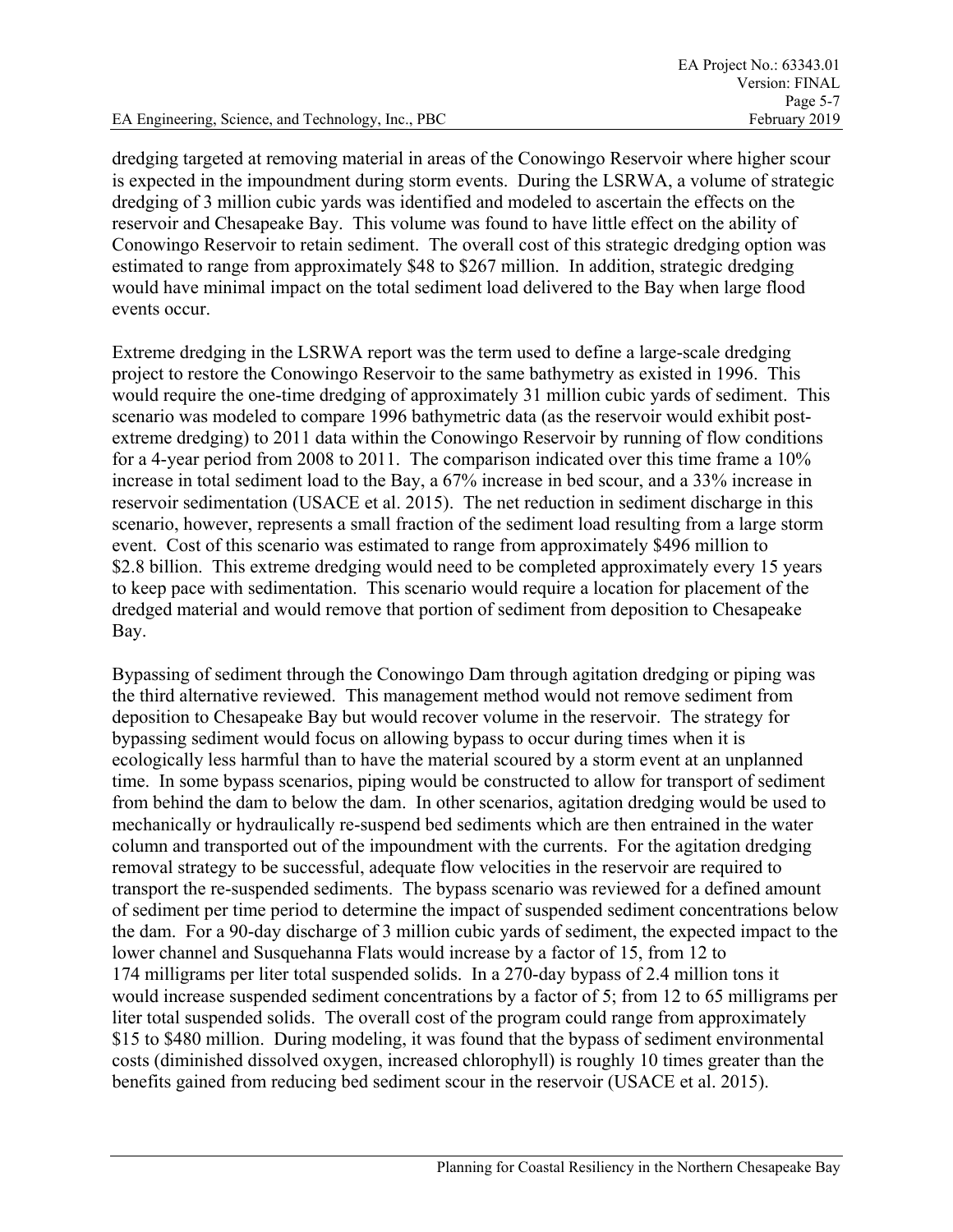Reducing the sediment yield from the upstream watershed, such as implementation of stormwater BMPs, is ongoing as part of the Watershed Implementation Plans of the EPA TMDL. These are a critical item to reduce sediment and nutrient loading required to meet the TMDL by 2025. During the LSRWA study, additional opportunities to reduce sediment in the watershed with additional BMPs beyond the level established by the Watershed Implementation Plans were reviewed. It was found that these would be of high cost and would cause only small sediment load reductions in comparison to other strategies (USACE et al. 2015).

Currently, decisions regarding how to move forward on the Conowingo Dam sediment issue are being reviewed as part of the Federal Energy Regulatory Commission relicensing process for the Conowingo Dam for an additional 50-year period. The relicensing process requires the facility to obtain a Water Quality Certification through MDE. This certification was issued by MDE for the dam in April 2018, but has been challenged by dam owner, Exelon. The Water Quality Certification requires Exelon to improve conditions for aquatic life and fish migration and to improve debris management. It is undetermined how sediment management may change based on these requirements and ongoing discussions.

In addition, Maryland Environmental Service issued a request for proposal in August 2018 for a pilot dredging, sediment characterization, and innovative reuse of dredged material project for a small area within the Conowingo Reservoir. The results of this procurement are currently pending.

Whatever decisions are made regarding the sediment within the Conowingo Reservoir, it is likely it will continue to have a major effect in the Project Area. Based on the current status of the discussions, it is likely that no major changes to the sediment loading within the Project Area from the Susquehanna River should be expected in the near future.